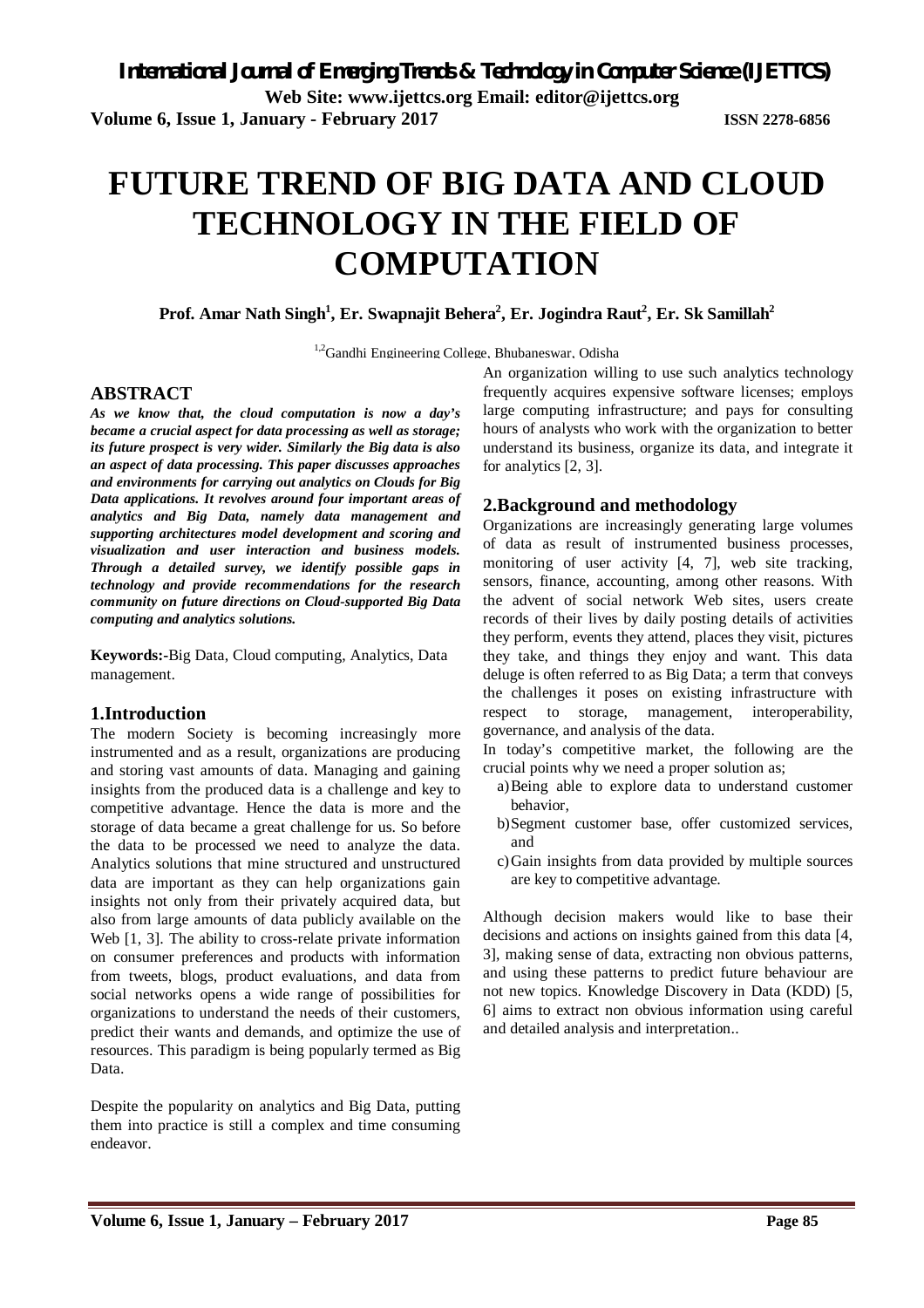# *International Journal of Emerging Trends & Technology in Computer Science (IJETTCS)* **Web Site: www.ijettcs.org Email: editor@ijettcs.org Volume 6, Issue 1, January - February 2017 ISSN 2278-6856**



Fig. 1. Overview of the analytics workflow for Big Data.

In the above Figure -1 depicts the common phases of a traditional analytics workflow for Big Data. Data from various sources, including databases, streams, marts, and data warehouses, are used to build models. The large volume and different types of the data can demand preprocessing tasks for integrating the data, cleaning it, and filtering it. The prepared data is used to train a model and to estimate its parameters. Once the model is estimated, it should be validated before its consumption. Normally this phase requires the use of the original input data and specific methods to validate the created model.

# **3.Data management**

It is another important area which is the most timeconsuming and labour-intensive tasks of analytics are preparation of data for analysis.

Whenever a problem often exacerbated by Big Data as it stretches existing infrastructure to its limits. Performing analytics on large volumes of data requires efficient methods to store, filter, transform, and retrieve the data. Some of the challenges of deploying data management solutions on Cloud environments have been known for some time [5, 8], and solutions to perform analytics on the Cloud face similar challenges.

Cloud analytics solutions need to consider the multiple Cloud deployment models adopted by enterprises, where Clouds can be for instance:

**• Private**: deployed on a private network, managed by the organization itself or by a third party. A private Cloud is suitable for businesses that require the highest level of control of security and data privacy [6]. In such conditions, this type of Cloud infrastructure can be used to share the services and data more efficiently across the different departments of a large enterprise.

**• Public**: deployed off-site over the Internet and available to the general public. Public Cloud offers high efficiency and shared resources with low cost. The analytics services and data management are handled by the provider and the quality of service (e.g. privacy, security, and availability) is specified in a contract [7, 8]. Organizations can leverage these Clouds to carry out analytics with a reduced cost or share insights of public analytics results.

**• Hybrid**: combines both Clouds where additional resources from a public Cloud can be provided as needed to a private Cloud.

Customers can develop and deploy analytics applications using a private environment, thus reaping benefits from elasticity and higher degree of security than using only a public Cloud.

# **3.1 Data variety and velocity**

Big Data is characterized by what is often referred to as a multi-V model, which variety represents the data types, velocity refers to the rate at which the data is produced and processed, and volume defines the amount of data. Veracity refers to how much the data can be trusted given the reliability of its source [1, 3, 6], whereas value corresponds the monetary worth that a company can derive from employing Big Data computing. Although the choice of Vs used to explain Big Data is often arbitrary and varies across reports and articles on the Web – e.g. as of writing Viability is becoming a new  $V -$  variety, velocity, and volume [8, 9] are the items most commonly mentioned.

Regarding Variety, it can be observed that over the years, substantial amount of data has been made publicly available for scientific and business uses. Examples include repositories with government statistics1; historical weather information and forecasts; DNA sequencing; information on traffic conditions in large metropolitan areas; product reviews and comments; demographics. [10, 5]; comments, pictures, and videos posted on social network Web sites; information gathered using citizenscience platforms [2, 2]; and data collected by a multitude of sensors measuring various environmental conditions such as temperature, air humidity, air quality, and precipitation.

# **3.2 Data storage**

Several solutions were proposed to store and retrieve large amounts of data demanded by Big Data, some of which are currently used in Clouds. Internet-scale file systems such as the Google File System (GFS) [5, 7] attempt to provide the robustness, scalability, and reliability that certain Internet services need. Other solutions provide object-store capabilities where files can be replicated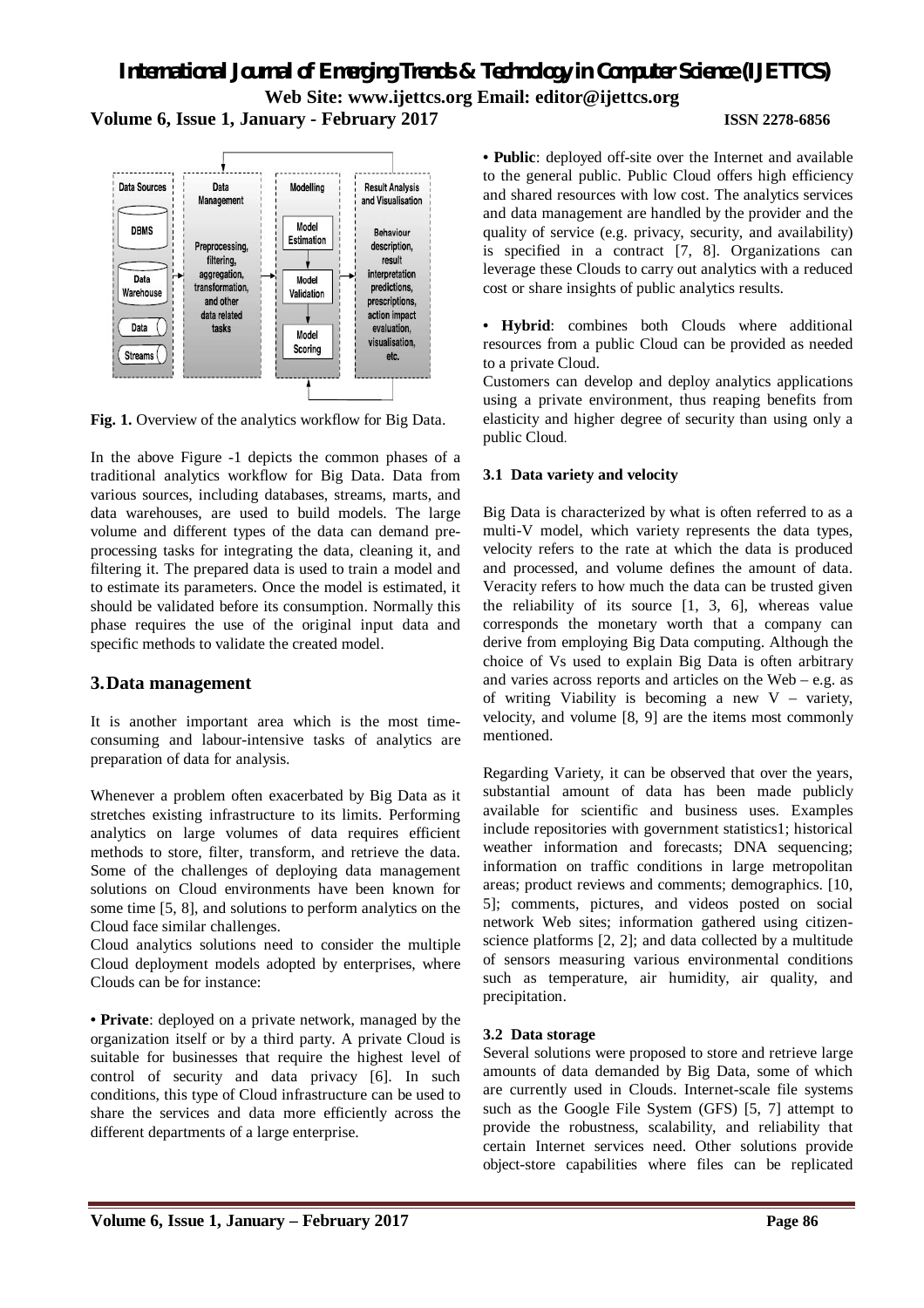# *International Journal of Emerging Trends & Technology in Computer Science (IJETTCS)* **Web Site: www.ijettcs.org Email: editor@ijettcs.org Volume 6, Issue 1, January - February 2017 ISSN 2278-6856**

across multiple geographical sites to improve redundancy, scalability, and data availability.

One key aspect in providing performance for Big Data analytics applications is the data locality. This is because the volume of data involved in the analytics makes it prohibitive to transfer the data to process it. This was the preferred option in typical high performance computing systems: in such systems, that typically concern performing CPU-intensive calculations over a moderate to medium volume of data, it is feasible to transfer data to the computing units, because the ratio of data transfer to processing time is small. Nevertheless, in the context of Big Data, this approach of moving data to computation nodes would generate large ratio of data transfer time to processing time.

### **3.3 Data integration solutions**

Forrester Research published a technical report that discusses some of the problems that traditional Business Intelligence (BI) faces [8, 5], highlighting that there is often a surplus of siloed data preparation, storage, and processing. Authors of the report envision some data processing and Big Data analytics capabilities being migrated to the EDW, hence freeing organizations from unnecessary data transfer and replication and the use of disparate data processing and analysis solutions. HANA One also offers a SAP data integrator to load data from HDFS and Hive-accessible databases. EDWs or Cloud based data warehouses, however, create certain issues with respect to data integration and the addition of new data sources. Standard formats and interfaces can be essential to achieve economies of scale and meet the needs of a large number of customers [5, 2]. Some solutions attempt to address some of these issues [10, 5, 1]. To improve the market penetration of analytics solutions in emerging markets such as India, Deepak et al. [4, 8] propose a multi-flow solution for analytics that can be deployed on the Cloud. The multi-flow approach provides a range of possible analytics operators and flows to compose analytics solutions; viewed as workflows or instantiations of a multi-flow solution. IVOCA [1, 8] is a tool aimed at Customer Relationship Management (CRM) that ingests both structured and unstructured data and provides data linking, classification, and text mining tools to facilitate analysts' tasks and reduce the time to insight.

### **3.4 Data processing and resource management**

Map Reduce [4, 5] is one of the most popular programming models to process large amounts of data on clusters of computers.

Hadoop [10] is the most used open source Map Reduce implementation, also made available by several Cloud providers [4, 6, 7, 1]. Amazon EMR [4] enables customers to instantiate Hadoop clusters to process large amounts of data using the Amazon Elastic Compute Cloud (EC2) and other Amazon Web Services for data storage and transfer.

Hadoop uses the HDFS file system to partition and replicate data sets across multiple nodes, such that when running a Map Reduce application, a mapper is likely to access data that is locally stored on the cluster node where it is executing. Although Hadoop provides a set of APIs that allows developers to implement Map Reduce applications, very often a Hadoop workflow is composed of jobs that use high-level query languages such as Hive and Pig Latin, created to facilitate search and specification of processing tasks. Lee et al. [9, 4] present a survey about the features, benefits, and limitations of Map Reduce for parallel data analytics. They also discuss extensions proposed for this programming model to overcome some of its limitations.

Hadoop provides data parallelism and its data and task replication schemes enable fault tolerance, but what is often criticized about it is the time required to load data into HDFS and the lack of reuse of data produced by mappers. Map Reduce is a model created to exploit commodity hardware, but when executed on reliable infrastructure, the mechanisms it provides to deal with failures may not be entirely essential.

# **3.5 Challenges in big data management**

In this section, we discuss current research targeting the issue of Big Data management for analytics. There are still, however, many open challenges in this topic. The list below is not exhaustive, and as more research in this field is conducted, more challenging issues will arise.

- A.**Data variety:** How to handle an always increasing volume of data? Especially when the data is unstructured, how to quickly extract meaningful content out of it? How to aggregate and correlate streaming data from multiple sources?
- B. **Data storage:** How to efficiently recognize and store important information extracted from unstructured data? How to store large volumes of information in a way it can be timely retrieved? Are current file systems optimized for the volume and variety demanded by analytics applications? If not, what new capabilities are needed? How to store information in a way that it can be easily migrated/ ported between data centers/Cloud providers?
- C. **Data integration:** New protocols and interfaces for integration of data that are able to manage data of different nature (structured, unstructured, semistructured) and sources.
- D.**Data Processing and Resource Management:** New programming models optimized for streaming and/or multidimensional data; new backend engines that manage optimized file systems; engines able to